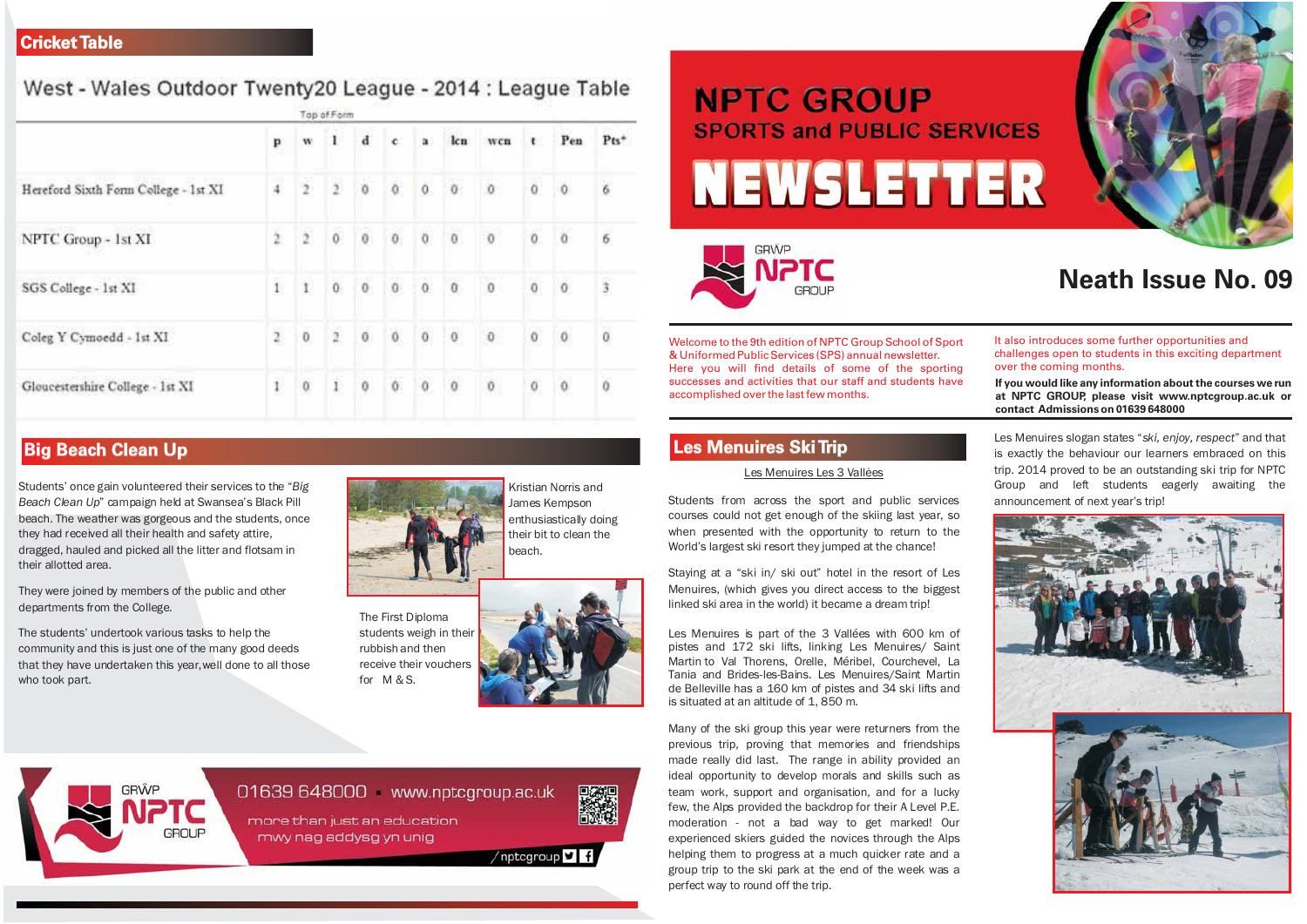### **Forces Fitness Bootcamp Challenge**

### **Ladies' Rugby**

## **British Colleges Championships British Colleges Sport**

# **Open Golf Championships**

WITH the Six Nations truly behind us and daffodils making <sup>a</sup> welcome return to our gardens, it can only mean one thing. St David's Day and NPTC Group celebrated Welsh Culture Week in style this year with <sup>a</sup> week-long programme of activities.

Activities started on the Llandarcy Campus when the "Forces Fitness" team put sport's students through their paces with <sup>a</sup> range of military-type challenges. After an intense competition involving just over 100 students, <sup>a</sup> group of students from the BTEC Level 3 Diploma in Sport took the overall crown receiving T-shirts and goodie bags. Sport student Sam Morris won <sup>a</sup> separate award for best effort during the event; he really impressed the ex-army instructors with his ability.

The Neath Campus held <sup>a</sup> successful coffee morning thanks to enthusiastic and hard-working Level 2 Business students. With the afternoon transforming the Neath Campus into <sup>a</sup> mini-rock festival with 2nd year Level 2 Performing Arts students taking to the stage at the Nidum Arts Centre; Catering students making and selling cakes; and -Horticulture students selling daffodils and seasonal plants throughout the event.

Students proudly wore their countries colours for 'Wear Red Day' which took place on the Afan Campus this year. 1st year Level 2 Performing Arts students provided music and once again the Catering and Horticulture

departments kindly gave their time to support the event. The St David's Competition was yet again <sup>a</sup> huge success with students sharing their creativity and expressing what WALES means to them.

There were three categories in the competition: Arts and Crafts, Catering, Poetry and Literature. The judges weren't disappointed with 41 Catering entries, 21 Arts & Crafts entries and 19 Poetry & Literature entries with the lucky winners receiving trophies and gift vouchers. Angharad Rees, NPTC Group's Bilingual Development Co-

ordinator, said:

"The activities this year really celebrated Welsh culture and standards were incredibly high. I'd like to say well done to all the students who took part and thank you to everyone involved.''

2014 St David Day Competition Winners Arts & Crafts Category:

- 1. Joel Al Hattab
- 2. Tiffany Lloyd
- 
- 3. Corrie Lavercombe Catering:
- 1. Perla E. Dallison
- 2. Joshua Thomas
- 3. Sophie Earland
- Poetry & Literature:
- 1. Leigh Bamford
- 2. Laura Rebecca Firman
- 3. Yvonne Thomas



Pic Caption: NPTC Group Sport Students with the Forces Fitness team at Llandarcy Academy of Sport

STUDENTS from NPTC Group celebrated success at the British Colleges Sport (BCS) National Championships recently with <sup>a</sup> haul of medals including Gold in Ladies' Rugby.

The BCS National Championships were held at Bath University on the weekend of 4 April 2014, with sixteen students from NPTC Group chosen to represent the Wales region.

Ellie Norkett, <sup>a</sup> BTEC Level 3 Extended Diploma in Sport student, represented NPTC Group as <sup>a</sup> crucial part of the successful Gold medal winning Welsh ladies' rugby team. After recently becoming <sup>a</sup> full women's international player, she proved herself to be <sup>a</sup> huge weapon by providing the winning team with <sup>a</sup> staggering 11 tries making her top try scorer. They were the only Welsh competitors to be Championship winners and were crowned British Champions for the 6th year running. A Level student Aimee Moran won a Silver medal for an excellent performance in the badminton ladies' singles and Fauve Birch narrowly missed out on Gold after an intense two-day women's golf competition.

The BCS National Championships involved more than 2,000 students aged between 16 and 19 years, competing in fourteen different sports. Each athlete had qualified to represent one of the championship's eleven regional teams: the East, East Midlands, London, North East, North West, Scotland, South East, South West, Wales, West Midlands and Yorkshire & Humberside. James Jones, NPTC Group's Sport development officer, commented: ''We are extremely proud of not only the results but by the application, work rate and behaviour of our students, who were exemplary and <sup>a</sup> credit to the College.''

The College thank Barry Roberts, James Jones and Lucy Lewis, the members of staff who supervised them throughout the weekend.

PIC Caption: NPTC Group's Aimee Moran with her Silver medal



NPTC Group students travelled to the renowned Fairmont St Andrew's Golf Course recently to tee off against some of the UK's future golfing stars at the 2014 British Colleges Sport Open Golf Championships.

Fauve Birch and Hannah Bowen, both A Level students from the Neath Campus, were joined by BTEC Extended Diploma in Sport student Molly Lewis from the Llandarcy Academy of Sport for the two-day open.

The competition provided an excellent opportunity for the young golfers to experience links golf in one of the most famous golfing areas in the world, with rounds taking place on the superb Torrance and Kittocks courses; just <sup>a</sup> stone's throw from the famous St Andrews old course - the 'home of golf'.

The competition ended on <sup>a</sup> high for the girls with Fauve Birch taking an excellent 2nd place, her superb second round of 76 moved her right through the field to take one of the coveted top spots. Hannah Bowen also played extremely well to take 5th place and Molly Lewis <sup>a</sup> well respected 8th.

NPTC Group Sport Lecturer, Steve Maddocks, said: "The girls competed to <sup>a</sup> very high standard, achieving excellent results in <sup>a</sup> fantastic tournament in superb facilities in Scotland. The experiences of playing two links courses in two days were out of this world and the trip was finished off by visiting the Historic St Andrews course."



NPTC Group student Elli Norkett before her first senior rugby international debut against France during the 6 nations. Elli is <sup>a</sup> second year Level 3 Extended Diploma in Sport student Elli Norkett who studies at NPTC Group's Llandarcy Academy of Sport.

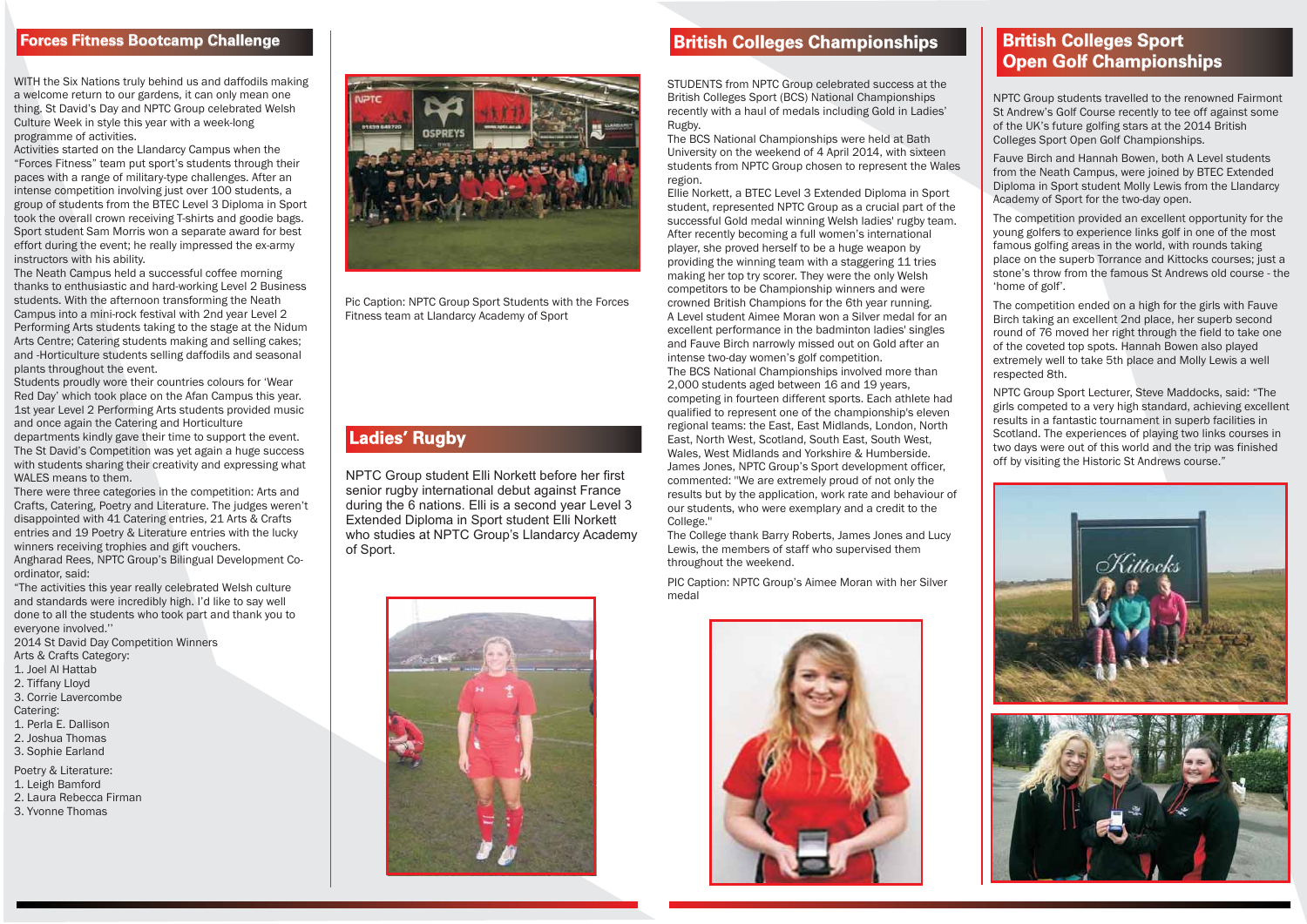### **FollowYour Deams**

NPTC Group's Young Sports Ambassadors have been involved in <sup>a</sup> special day of activities, making dreams come true for <sup>a</sup> group of young students from Neath Port Talbot. The Llandarcy Academy of Sport hosted <sup>a</sup> special day for 35 students from Ysgol Hendre Residential School, working in partnership with the Follow your Dreams charity.

Follow Your Dreams is <sup>a</sup> UK charity that supports children with learning disabilities, some with life-limiting medical or severe developmental conditions. Follow Your Dreams inspire the ambitions of children and young people by delivering enjoyable methods of learning and play. It was the pupils from Ysgol Hendre's dream to be able to take part in <sup>a</sup> wide range of sporting activities in <sup>a</sup> professional sporting environment.

Pictured with the black tops are Gold Ambassadors Cameron Davies, David Jones & Paige Crosby.

The Young Ambassadors, from the BTEC Level 3 Sport Development Coaching and Fitness course based at Llandarcy Academy of Sport, organised enjoyable and competitive games which brought out the competitive nature of the students. Lots of fun was had by all, including special guest, former England cricketer Simon Jones who proved <sup>a</sup> dab hand at dodge ball.

The day was rounded off with <sup>a</sup> question and answer session with the former England cricket international and Ysgol Hendre students.



Btec Level 3 Sports Students pictured with Ysgol Hendre pupils at Llandarcy Academy of Sport

In Red tops; Lauren Garr ett, Ellis Pickering, Kier on Davies, Shaun How ard, Joe Reisbeck, Teagan Collins, Bethan Rowe & Abi Jones.

**Btec Level 3 Sports students co-host the NPT Pass Disability Sport Athletics Tournament (23rd May 2014)**

### **Disability Sport Athletics Tournament at NPTC Group**

NPTC Group's Llandarcy Academy of Sport hosted the Neath Port Talbot Disability Athletics festival for pupils with additional needs. The pupils competed in <sup>a</sup> number of different athletic events led and coached by first year Level three sport students from our Llandarcy Academy of Sport, under the watchful eye of Disability Sport Officer Victoria Radmore. The students, who all completed the Disability Inclusion Training ( one of <sup>a</sup> number of coaching awards they undertake during their time at college), oversaw intense competition with medals awarded for each of the events. A fantastic day both the pupils and students will not forget in <sup>a</sup> hurry!!





### r Deams Disability Sport Athletics Tournament Young Ambassador′s Media Training Commonwealth Games Multi-Skills Festival

Over 500 students from 17 Neath Port Talbot schools descended on Llandarcy Academy of Sport for <sup>a</sup> day of sporting fun. With the sun shining the pupils got an introduction to <sup>a</sup> number of Commonwealth sports, providing an opportunity to try new and exiting activities such as: judo and fencing, alongside more established sports such as athletics, rugby gymnastics and badminton. The event was organised by the Physical Activity and Sport Service (PASS) team of Neath Port Talbot, in conjunction with NPTC Group.The activities were excellently led by over 50 enthusiastic NPTC Group (Llandarcy Academy of Sports) BTEC Level 3 sport first year students, who passed on their knowledge and experience to potential Commonwealth medallists of the future! L1 sports group together with L3 sports group both helped out.



BTEC Level 3 Sport Students Corey Glover, Ben Griffiths & Ellis Pickering offer support to Team Wales for the Common Wealth Games! These students were just <sup>a</sup> few who helped run the Multi Sport Event at Llandarcy Academy of Sport; over 500 schoolchildren attended <sup>a</sup> festival to try <sup>a</sup> variety of sports run alongside NPTCBC PASS department.

Recently <sup>a</sup> small group of carefully chosen young sports ambassadors undertook <sup>a</sup> specially designed workshop to become trained 'Media Ambassadors'.

Second year BTEC Sport Development Coaching and Fitness student Lauren Mortimer-Jones, based at NPTC Group's Llandarcy Academy of Sport campus, was one of the lucky few selected. The young ambassadors; through expert workshops were given the tools to become budding journalists.

The National Young Ambassador programme is <sup>a</sup> Sport Wales initiative that aims to empower and inspire young people to become role models and leaders through sport, by developing their confidence and skills in order to increase physical participation in others.

Lauren said "At the media training day I learned new skills to prepare myself for future Sport Wales events and hopefully <sup>a</sup> potential career. When famous faces from the sporting world come to events I can put these new skills into practice with confidence. I would like to thank Carly Smith of the NPT PASS department and NPTC Group for their support."



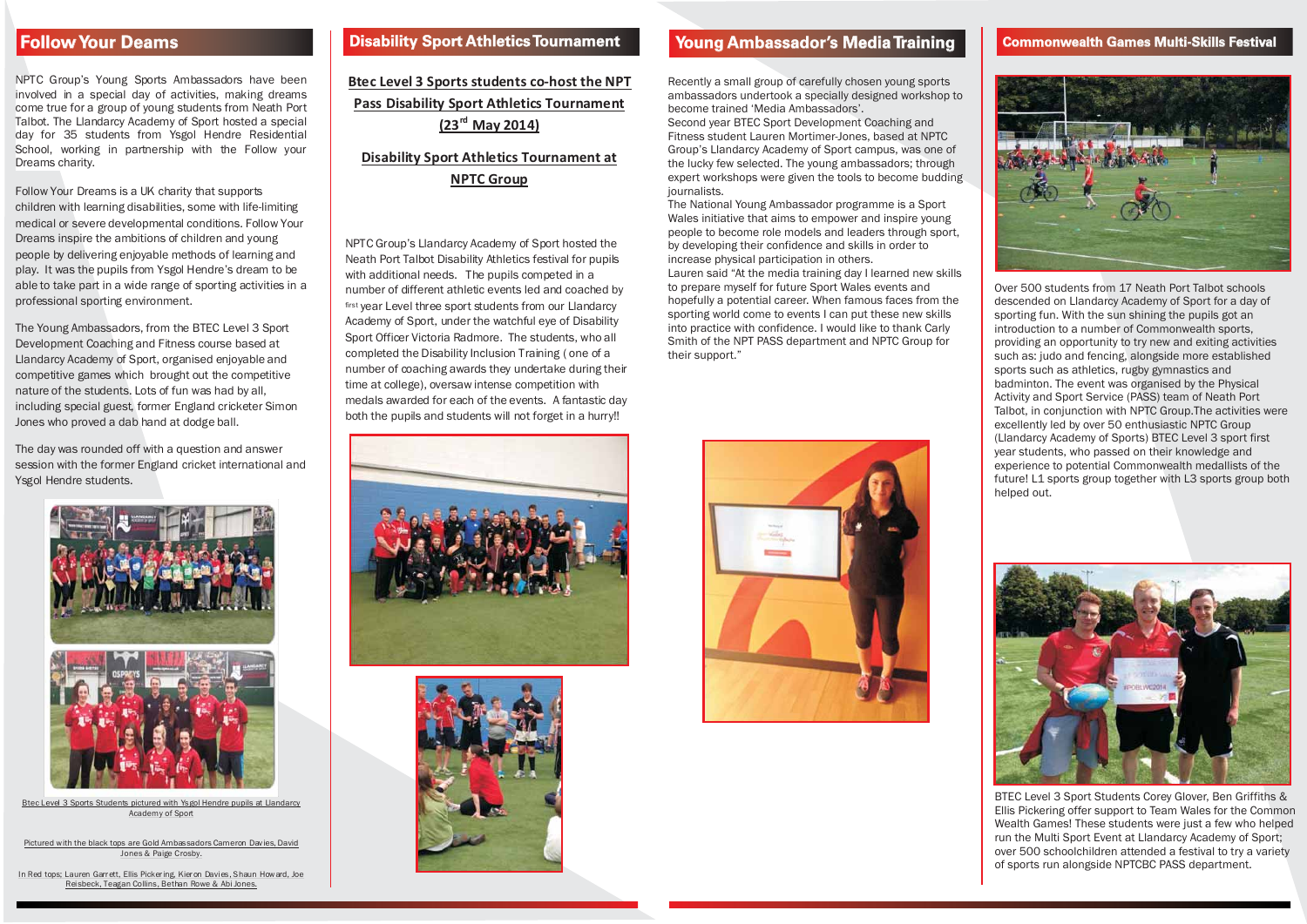### **TheThird Annual WelshThree Peaks Challenge TheThird Annual WelshThree Peaks Challenge**

GRWP









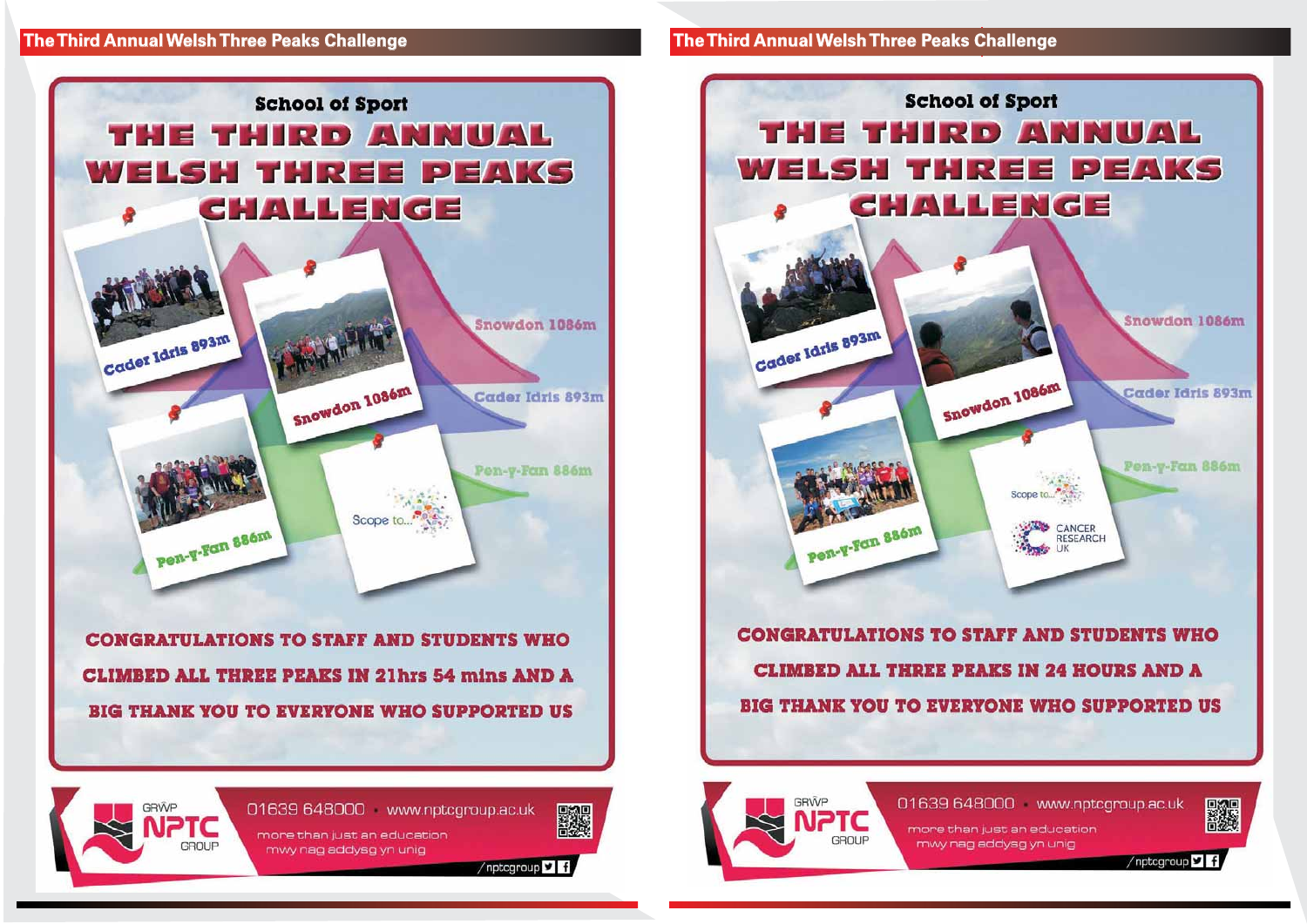# **NPTC Group 2014 Annual Sports Awards Evening**

Staff and Students across Neath & Llandarcy Campuses gathered together for their annual Sports Awards at Manor Park Hotel Clydach. Staff and students were joined by Special guests, Ospreys and International Welsh Rugby Stars Ashley Beck and Justin Tipuric who both studied at the LLandarcy Campus. Both players presented <sup>a</sup> variety of trophies throughout the night to the following winners:

### Athletics: Chakkri Phromchanta

### **Rhodri Gaskins-Davies - Cricket Most Improved** Nominations for Overall Winners:

- Sophia Romallo-Rees-football
- Emily Edwards-Netball
- Alicia Demery-Rugby, Football & Athletics
- Elli Norkett -Rugby, Netball & Athletics
- Fauve Birch-Golf
- Basketball: Wess Brown
- Ladies Football Player of the Year: Sophia Ramallo-Rees
- Men's Football Player of the Year (sponsored by Port Talbot Town F.C.): Lloyd Jones
	- Men's Football Most Improved Player: Matthew Birdsay
		- Golfer of the Year: Fauve Birch
		- Netball Player of the Year: Haz Cornell
		- Netball Most Improved Player: Hannah Crowther
		- Ladies Rugby Player of the Year: Elli Norkett
		- Men's Rugby Player of the Year : Joe Thomas
- Men's Rugby Most Improved Player (sponsored by Neath Sportsmen's Society): Jacob **Blackmore** 
	- Cricketer of the Year: Ian Hornby

- Adam Beard- Rugby & Athletics
- Josh Cole-Rugby & Athletics
- Conah Mc Fenton- Football
- Chakkri Phromchanta

### Cricket Most Improved: Rhodri Gaskins-Davies







# **NPTC Group 2014 Annual Sports Awards Evening**



### **Sportswoman of the Year:**

### Winner- Elli Norkett

### **Sportsman of the Year:**

### Winner- Adam Beard & Conah Mc Fenton



- Cameron Davies (Btec L3 Sport/Platinum Young Ambassador-Football & Athletics)
- Fauve Birch (A levels & Golf)
- Katie Hosford-Football (A levels & football)

### Winner- Cameron Davies



- 
- Young Welsh International Sports Stars @NPTC